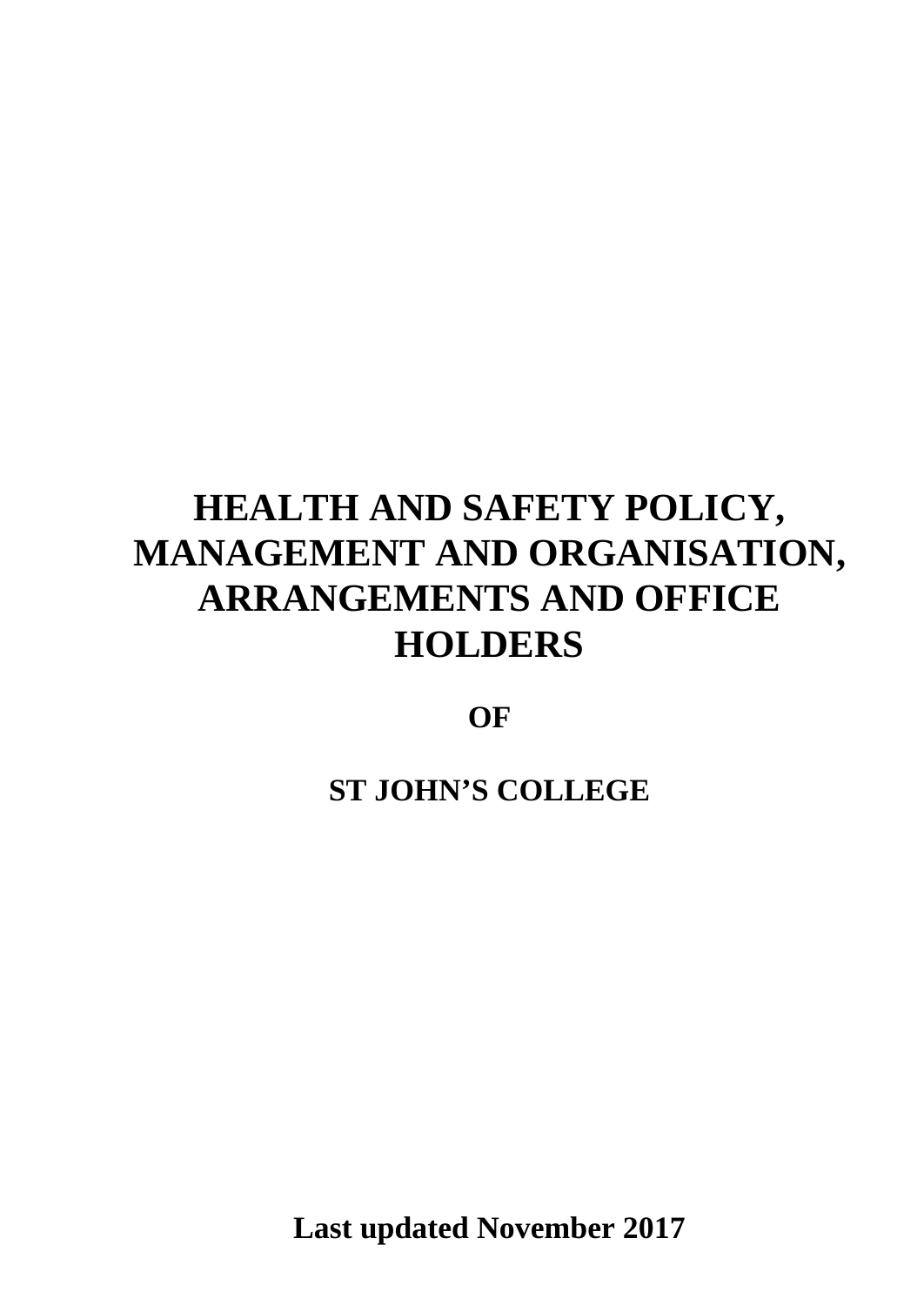## **Part A: HEALTH AND SAFETY POLICY**

The Council of St John's College has responsibility for health and safety and is fully committed to ensuring that this responsibility is effectively discharged throughout the College.

Adequate control of the risks created by the College's activities is a fundamental management function. Therefore we will ensure that health and safety is integrated into the College's management systems and that the appropriate resources are provided to implement the policy.

It is our objective to achieve and maintain health and safety standards which go beyond legal requirements and match national best practice. We will do this through a planning process which will set clear, measurable objectives and ensure progressive improvement.

Council has delegated the primary responsibility for implementing this policy to the Principal. In this duty the Principal is assisted by the College Officers but all staff have an important contribution to make. The College will maintain clear definitions of individuals' health and safety responsibilities and accountabilities and we are committed to developing competence in health and safety management and practice at all levels. We recognise and value highly the contributions of all our staff and we will ensure that we maintain effective means of communication and consultation on health and safety issues.

This policy will be reviewed annually by the College Health and Safety Committee, updated when necessary and any revisions brought to the attention of all employees through normal arrangements for health and safety consultation.

Signature Date

(Rt Rev James Newcome, President of St John's College Council)

Signature Date

(Rev Dr David Wilkinson, Principal of St John's College)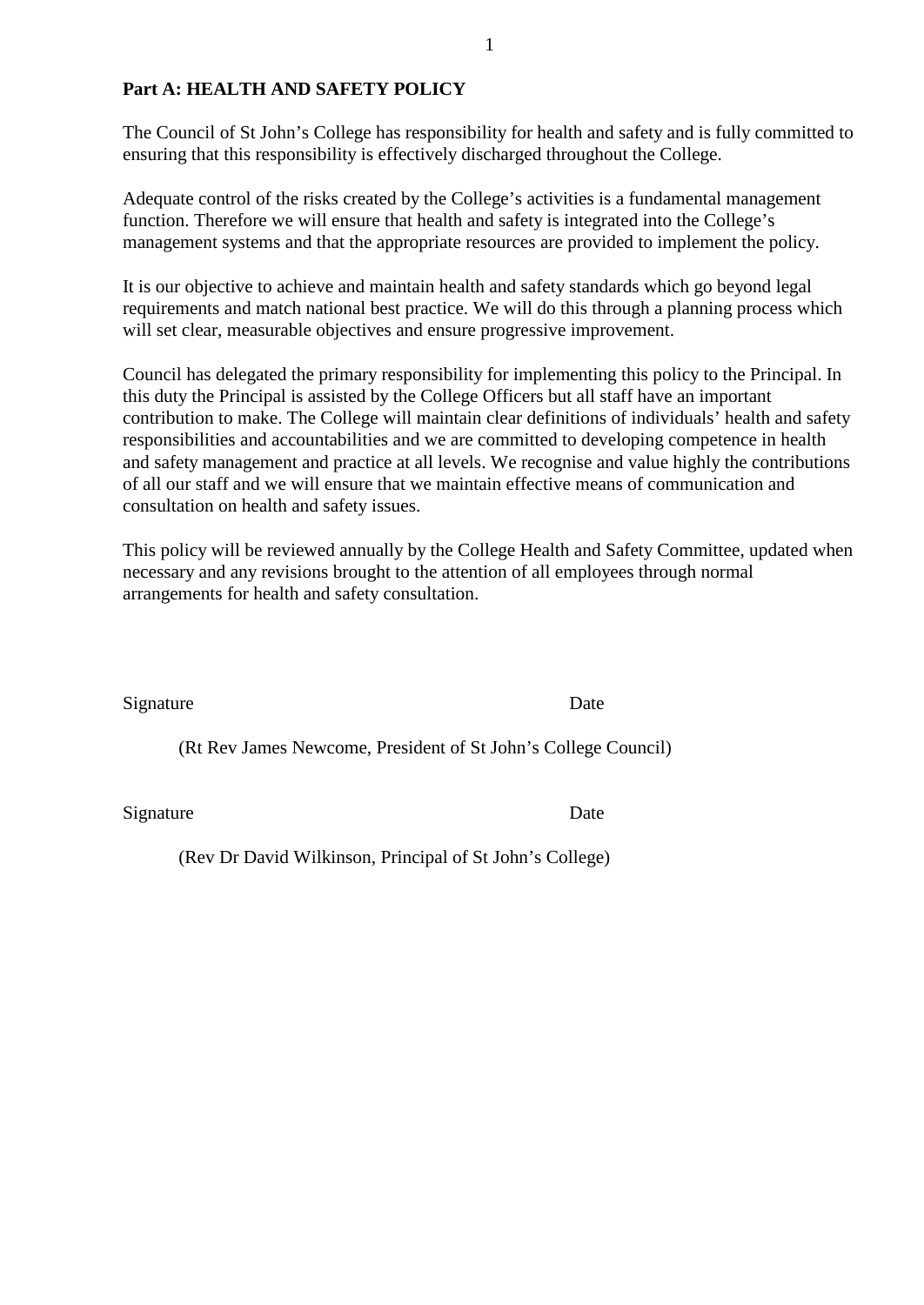# **Part B: HEALTH AND SAFETY MANAGEMENT AND ORGANISATION**

## **General description of the health and safety management system**

## Policy

College Policy is derived and reviewed through a process involving consultation with staff representatives and Union representatives at Health and Safety Committee, and is approved by the College Council. College policy, procedures and standards mirror those of Durham University.

## Co-operation

Arrangements for involving employees in health and safety are established. Through the Health and Safety Committee representatives from all College groups are represented.

## Planning

- To convert policy into action the College operates a health and safety planning process which provides the input of the Health and Safety programme into the College operating system.
- The Director of Finance and Administration is responsible for ensuring the delivery of the programme.
- The College Health and Safety Programme is made available to the College community through the Health and Safety Committee.

## **Resources**

Although the University H  $\&$  S office has no direct responsibility for St John's College, there is a good working relationship where advice is readily available from the University Health and Safety Office.

Budgetary provision is made, and the Director of Finance and Administration controls the Health and Safety budget.

## Monitoring

Monitoring to check whether policy standards are being implemented in practice is done at several levels:

- In house departmental inspections under the control of the Director of Finance and Administration are carried out annually
- Trade Union Safety representatives, accompanied the Director of Finance and Administration, carry out health and safety inspections as and when requested by the Union.
- Accidents, injury, near miss or occupational ill-health are recorded and reported to the Health and Safety Committee

## Review

All policies, procedures and standards are periodically reviewed to ensure that a high standard of health and safety management is operated within the College. The development and implemention of a formal programme of auditing the health and safety system at department level is under consideration.

## **Organisation**

The following sections of the Durham University Health and Safety Manual (http://www.dur.ac.uk/healthandsafety/office/) are especially relevant in the College and their implementation is the specific responsibility of the person holding the specified post (or their manager in the event of a staff vacancy). Implementation means responsibility for

- organising the operationalisation of policy (including setting standards and targets)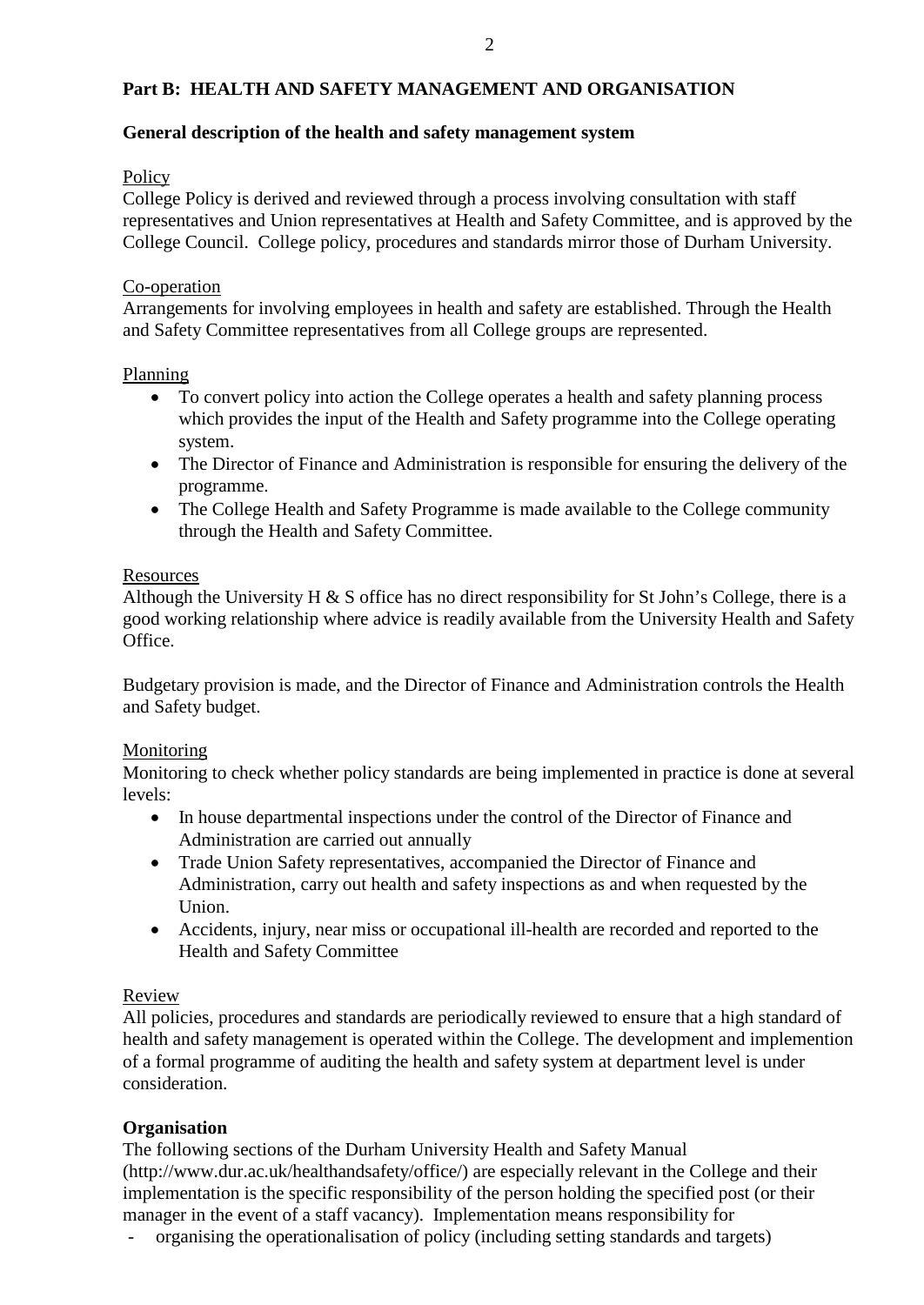- mobilising people as necessary
- documenting adherence to procedures
- accessing the Health and Safety budget (held by the Director of Finance and Administration)
- completing signage and documentation
- inspecting
- completing and reviewing relevant active and reactive monitoring

**Remote sites**: note that all responsibilities include the Brass Thill houses as well as any external properties, in addition to Bailey buildings.

| <b>Managing Asbestos</b>                                                                                                                     | Maintenance Engineer                                                                                                                                                                                                                                                                                                                |  |
|----------------------------------------------------------------------------------------------------------------------------------------------|-------------------------------------------------------------------------------------------------------------------------------------------------------------------------------------------------------------------------------------------------------------------------------------------------------------------------------------|--|
| <b>Student Accommodation</b>                                                                                                                 | Senior Tutor/Warden                                                                                                                                                                                                                                                                                                                 |  |
| <b>Blood and Body Products</b>                                                                                                               | Domestic Manager                                                                                                                                                                                                                                                                                                                    |  |
| Risks to children arising from<br>University activities                                                                                      | All office holders in Appendix D shall ensure that any under<br>18s among those they manage/represent is either in the care<br>of their parent/guardian or that the risks are managed as laid<br>down in the Health and Safety Manual and or reported to<br>the Health and Safety Committee for assessment by a<br>competent person |  |
| Display Screen Equipment                                                                                                                     | Director of Finance and Administration                                                                                                                                                                                                                                                                                              |  |
| Dangerous Substances and<br><b>Explosive Atmospheres</b><br>(Explosive, Oxidising,<br>Extremely flammable, Highly<br>Flammable or Flammable) | Maintenance Engineer                                                                                                                                                                                                                                                                                                                |  |
| <b>Electrical Appliances:</b><br><b>Inspection and Testing</b>                                                                               | Maintenance Engineer (liaison with Bailey Theatre<br>Company and CCR PA and Sound Reps re student PA)                                                                                                                                                                                                                               |  |
| Live Electrical Work                                                                                                                         | Maintenance Engineer                                                                                                                                                                                                                                                                                                                |  |
| Provision and Use of Work<br>Equipment                                                                                                       | Maintenance Engineer, Catering Manager and Domestic<br>Manager                                                                                                                                                                                                                                                                      |  |
| <b>Entertainment Events</b>                                                                                                                  | Director of Finance and Administration                                                                                                                                                                                                                                                                                              |  |
| <b>First Aid</b>                                                                                                                             | Director of Finance and Administration                                                                                                                                                                                                                                                                                              |  |
| Falls: Work at Height                                                                                                                        | Maintenance Engineer. Social Secretary's of all common<br>rooms to ensure that all student activity involving work at<br>height is brought to the attention of the Maintenance<br>Engineer.                                                                                                                                         |  |
| Fire Safety in Colleges                                                                                                                      | Maintenance Engineer                                                                                                                                                                                                                                                                                                                |  |
| Food Safety                                                                                                                                  | <b>Catering Manager</b>                                                                                                                                                                                                                                                                                                             |  |
| Food Safety: Appendix 9 -<br>Bars, Cellars                                                                                                   | Director of Finance and Administration (via Senior Bar<br>Officer, Wine Cellar Manager)                                                                                                                                                                                                                                             |  |
| <b>College Fitness Suites</b>                                                                                                                | Director of Finance and Administration (via Fitness Room                                                                                                                                                                                                                                                                            |  |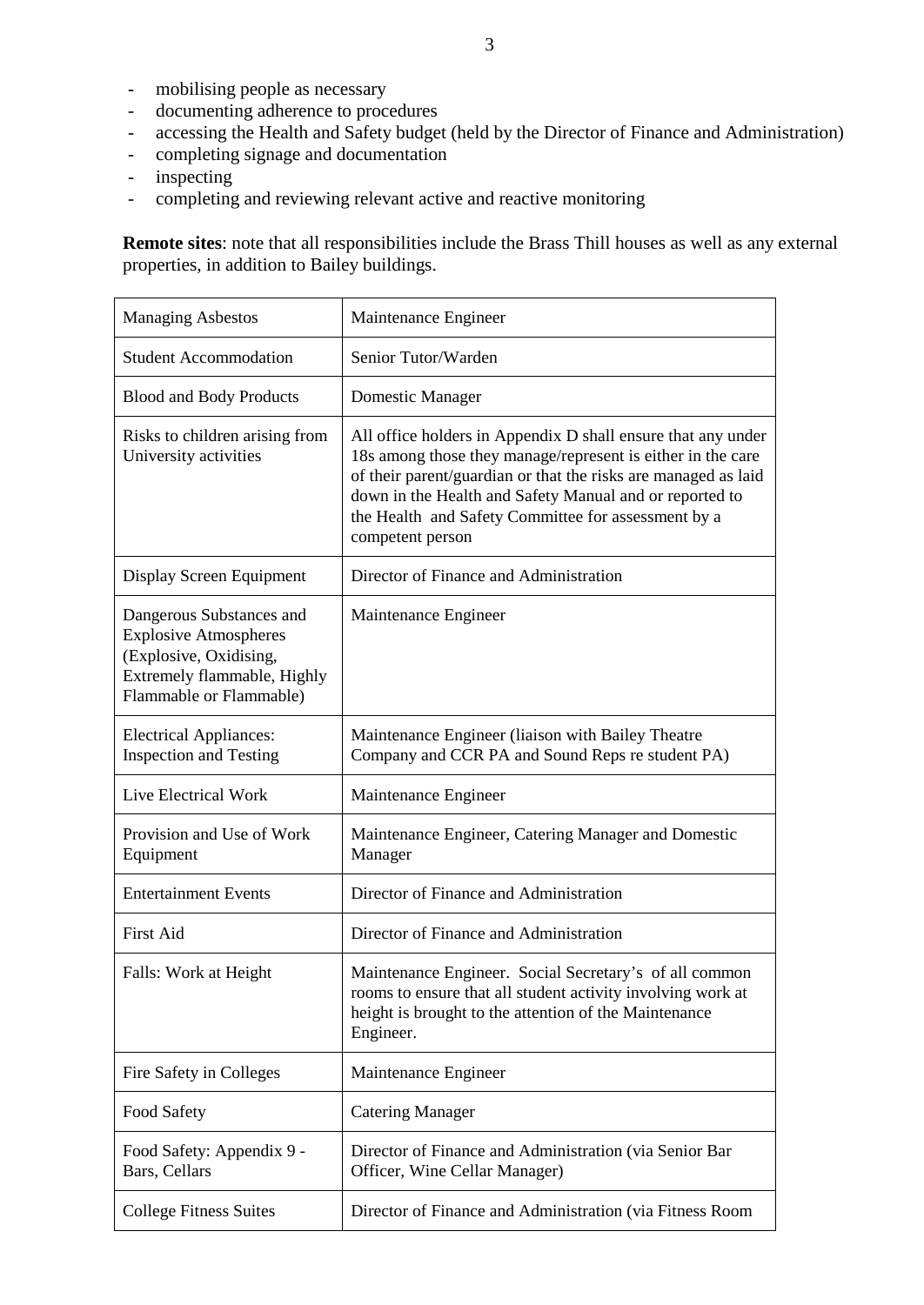|                                                            | Rep)                                                                                                                                                                                                                                                              |  |
|------------------------------------------------------------|-------------------------------------------------------------------------------------------------------------------------------------------------------------------------------------------------------------------------------------------------------------------|--|
| Fire Evacuation, Disabled<br>Persons                       | Warden and Senior Tutor (via Director of Finance and<br>Administration)                                                                                                                                                                                           |  |
| Gastroenteritis                                            | <b>Catering Manager</b>                                                                                                                                                                                                                                           |  |
| Mains Gas Appliance Safety                                 | Maintenance Engineer                                                                                                                                                                                                                                              |  |
| <b>Health Surveillance</b>                                 | Director of Finance and Administration                                                                                                                                                                                                                            |  |
| Health & Safety Co-<br>coordinator                         | Director of Finance and Administration                                                                                                                                                                                                                            |  |
| Self-Inspection of Premises                                | Director of Finance and Administration                                                                                                                                                                                                                            |  |
| Immunisations                                              | Warden and Senior Tutor (via Director of Finance and<br>Administration)                                                                                                                                                                                           |  |
| Lasers (Appendix 2:<br><b>Classification of Lasers</b> )   | College Engineer (Maintenance Use) Warden and Senior<br>Tutor (via Director of Finance and Administration – use of<br>laser pointers)                                                                                                                             |  |
| Working with Latex Gloves &<br><b>Latex Products</b>       | Catering Manager and Domestic Manager                                                                                                                                                                                                                             |  |
| Lone Working                                               | All office holders in Appendix D shall ensure that any lone<br>working among those they manage/represent is managed as<br>laid down in the Health and Safety Manual and or reported<br>to the Health and Safety Committee for assessment by a<br>competent person |  |
| Legionella                                                 | Maintenance Engineer                                                                                                                                                                                                                                              |  |
| <b>Manual Handling Operations</b>                          | Maintenance Engineer. All office holders in Appendix D<br>shall refer to the Maintenance Engineer any operations<br>involving significant manual handling                                                                                                         |  |
| <b>Personal Protective</b><br>Equipment                    | Maintenance Engineer Catering Manager and Domestic<br>Manager                                                                                                                                                                                                     |  |
| Reporting of Accidents and<br><b>Occupational Diseases</b> | All office holders in Appendix D shall ensure that those<br>they manage/represent report accidents and occupational<br>diseases                                                                                                                                   |  |
| <b>General Risk Assessment</b>                             | All office holders in Appendix D shall ensure that risks to<br>which those they manage/represent are exposed are assessed<br>and or reported to the Health and Safety Committee for<br>assessment by a competent person                                           |  |
| <b>COSHH Risk Assessments</b><br>(General)                 | Maintenance Engineer, Catering Manager and Domestic<br>Manager                                                                                                                                                                                                    |  |
| <b>Sharps</b>                                              | Domestic Manager                                                                                                                                                                                                                                                  |  |
| <b>Stress</b>                                              | Director of Finance and Administration                                                                                                                                                                                                                            |  |
| <b>Sports Clubs</b>                                        | Director of Finance and Administration (via Sports Officer,<br>Captain of Boats, Captain of Sports to pay attention in                                                                                                                                            |  |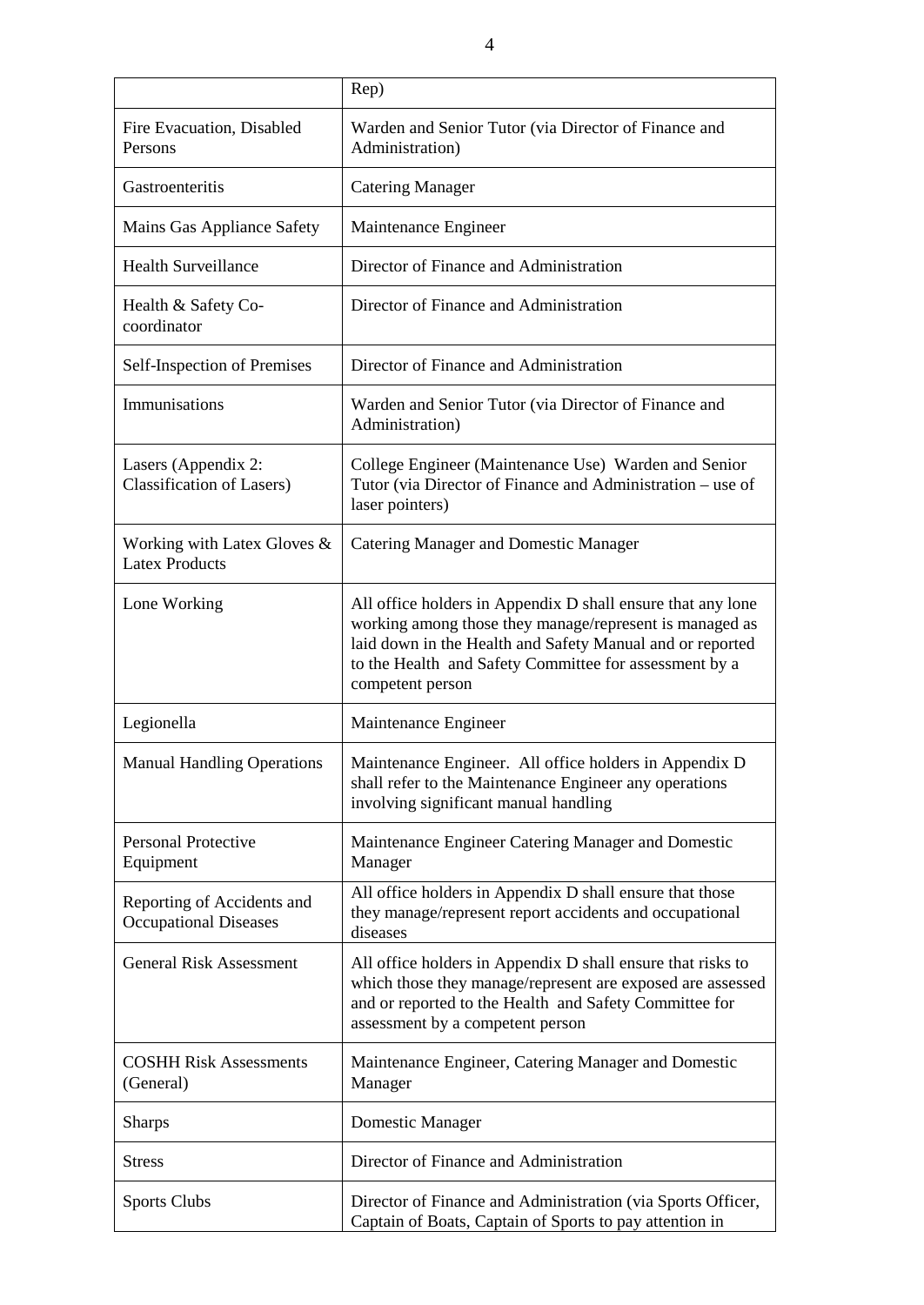|                                    | particular to CATEGORY 2 - INTERMEDIATE RISK<br>sports, Fitness Room Rep)                                  |  |
|------------------------------------|------------------------------------------------------------------------------------------------------------|--|
| <b>Safety Representatives</b>      | Director of Finance and Administration (via GMB rep. staff<br>rep, SJCR Welfare, MCR Welfare, CCR Welfare) |  |
| Group Transport                    | Warden and Senior Tutor (via Director of Finance and<br>Administration)                                    |  |
| <b>Towing Boat Trailers</b>        | Director of Finance and Administration (via Captain of<br>Boats)                                           |  |
| Control of Vibration at Work       | Maintenance Engineer Catering Manager Domestic<br>Manager                                                  |  |
| Waste Management                   | Maintenance Engineer (including via Environment Rep)                                                       |  |
| Workplace: General<br>Requirements | Director of Finance and Administration                                                                     |  |

The organisational structure is that the Principal's overall responsibility is delegated to the Director of Finance and Administration, who has directorial control of health and safety matters. Managers (Catering, Housekeeping and Maintenance) along with the Director of Finance and Administration manage the implementation of policy. The organisation of the responsible staff listed above is:

| College Council                    |                                                                   |                                               |                                                     |
|------------------------------------|-------------------------------------------------------------------|-----------------------------------------------|-----------------------------------------------------|
| Principal (accountable to Council) |                                                                   |                                               |                                                     |
|                                    |                                                                   |                                               | St John's Common Room (encompassing JCR, MCR,       |
|                                    |                                                                   |                                               | CCR, - accountable to Principal)                    |
|                                    |                                                                   | Chaplain (accountable to Principal)           |                                                     |
|                                    |                                                                   | Chapel Wardens (accountable to Chaplain)      |                                                     |
|                                    |                                                                   | Choir Director (accountable to Chaplain)      |                                                     |
|                                    | Warden/Vice Principal (accountable to Principal)                  |                                               |                                                     |
|                                    |                                                                   |                                               | Cranmer Common Room (accountable to Warden/Vice     |
|                                    |                                                                   |                                               | Principal) including officers:                      |
|                                    |                                                                   |                                               | PA and Sound Reps CCR                               |
|                                    |                                                                   |                                               | Welfare Officer Cranmer Common Room                 |
|                                    | Senior Tutor (accountable to Principal)                           |                                               |                                                     |
|                                    |                                                                   | Resident Tutors (accountable to Senior Tutor) |                                                     |
|                                    |                                                                   |                                               | St John's Common Room (accountable to Senior Tutor) |
|                                    |                                                                   |                                               | including officers:                                 |
|                                    |                                                                   |                                               | <b>Bailey Theatre Company Chair</b>                 |
|                                    |                                                                   |                                               | <b>Captain of Boats</b>                             |
|                                    |                                                                   |                                               | <b>Environment Rep</b>                              |
|                                    |                                                                   |                                               | <b>Fitness Room Rep</b>                             |
|                                    |                                                                   |                                               | President St John's Common Room                     |
|                                    |                                                                   |                                               | Services Manager of SJCR                            |
|                                    |                                                                   |                                               | Social Secretary of SJCR                            |
|                                    |                                                                   |                                               | Social Events Chair of CCR                          |
|                                    |                                                                   |                                               | <b>Sports Officer</b>                               |
|                                    |                                                                   |                                               | <b>Welfare SJCR</b>                                 |
|                                    | Director of Finance and Administration (accountable to Principal) |                                               |                                                     |
|                                    | Senior Bar Officer (accountable to Director of Finance and        |                                               |                                                     |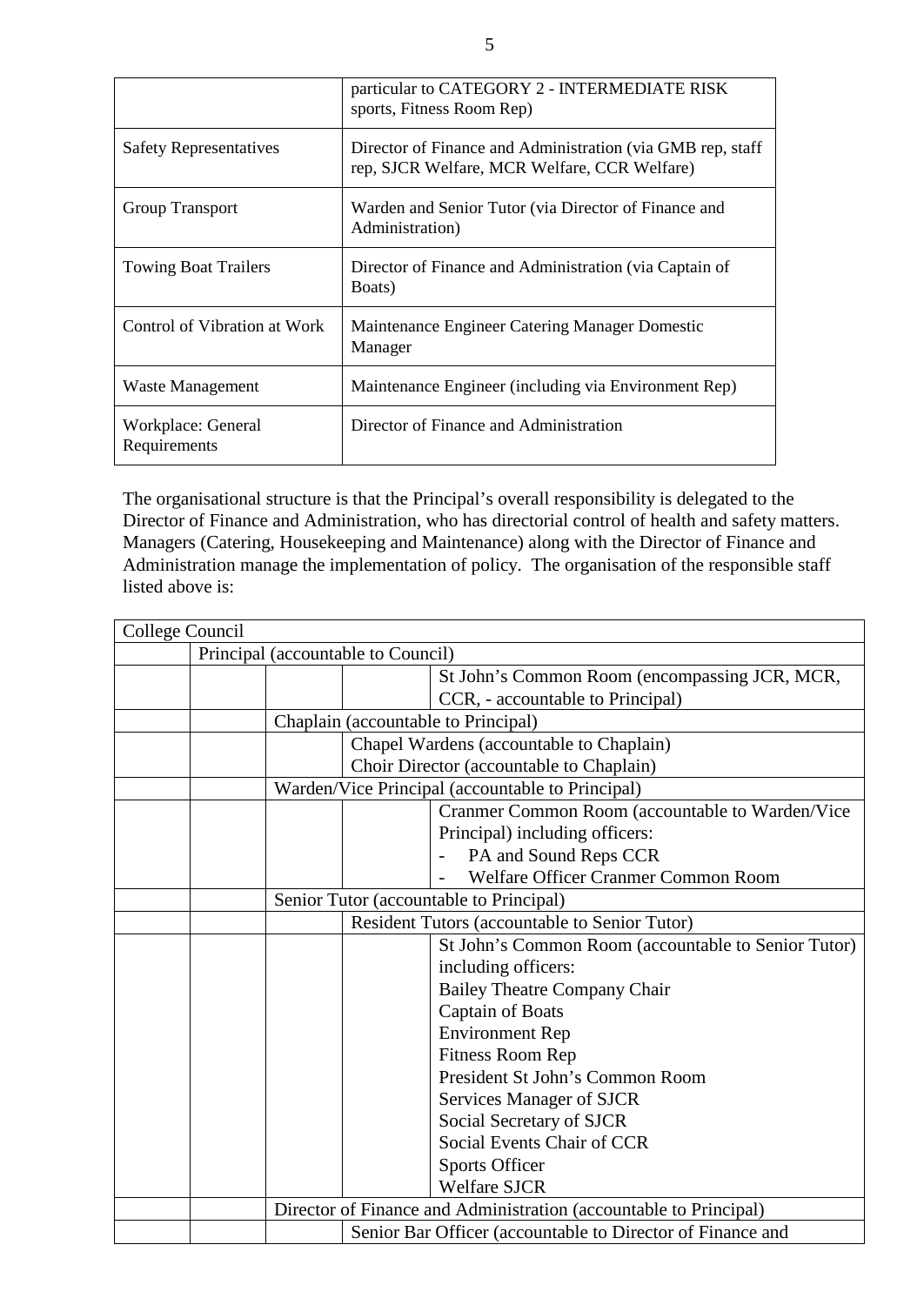| Administration as Designated Premises Supervisor)            |  |
|--------------------------------------------------------------|--|
| Wine Cellar Manager (ditto)                                  |  |
| Maintenance Engineer (accountable to Director of Finance and |  |
| Administration)                                              |  |
| Catering Manager (accountable to Director of Finance and     |  |
| Administration)                                              |  |
| Domestic Manager (accountable to Director of Finance and     |  |
| Administration)                                              |  |
| GMB Rep (in her Health and Safety capacity)                  |  |
| Staff Rep (to Council - in her Health and Safety capacity)   |  |
| Finance Officer (accountable to Director of Finance and      |  |
| Administration)                                              |  |

The attainment of high and continually improving health and safety standards in all areas of College activities is the prime responsibility of the Director of Finance and Administration.

Health and safety is considered to be an integral part of management functions and everyone supervising the work of subordinates carries responsibility for the health and safety of those who respond to them.

High standards of health and safety required call for continued commitment and intensive effort by everyone. All College employees have a personal responsibility to prevent injury to themselves and others and damage to equipment and buildings.

The College will seek to achieve high standards by enlisting the full support and commitment of all employees through effective communication, consultation and training. The contribution of each and every employee to improved health and safety performance will be valued as essential to the successful running of College activities.

Within the premises occupied by The College, overall responsibility for health and safety rests with the Director of Finance and Administration, who is responsible for:

- Carrying out the health and safety policy on a day-to-day basis.
- Ensuring that all employees are competent to carry out their work and are fully aware of any hazards.
- Monitoring health and safety performance on a regular basis.
- Providing adequate information and publicity to support the health and safety programme.
- Ensuring that safety inspections are carried out on a regular basis.
- Ensuring compliance with all relevant legal requirements.
- Ensuring that contractors are made aware of hazards and any procedures, etc. that they are required to follow.
- Implementing the Health and Safety Policy Arrangements.
- Reporting to the University Health and Safety Office any matters appropriate.
- Ensuring that meetings of the Health and Safety Committee (details below) are held at intervals not exceeding once per academic term, with additional meetings should these be deemed necessary.

The Line Managers and Supervisors specified above in connection with accountability for specific duties are also responsible for the following general duties:

- Familiarising themselves with the health and safety policy.
- Ensuring that persons whom they supervise are adequately trained and aware of any hazards in their workplace;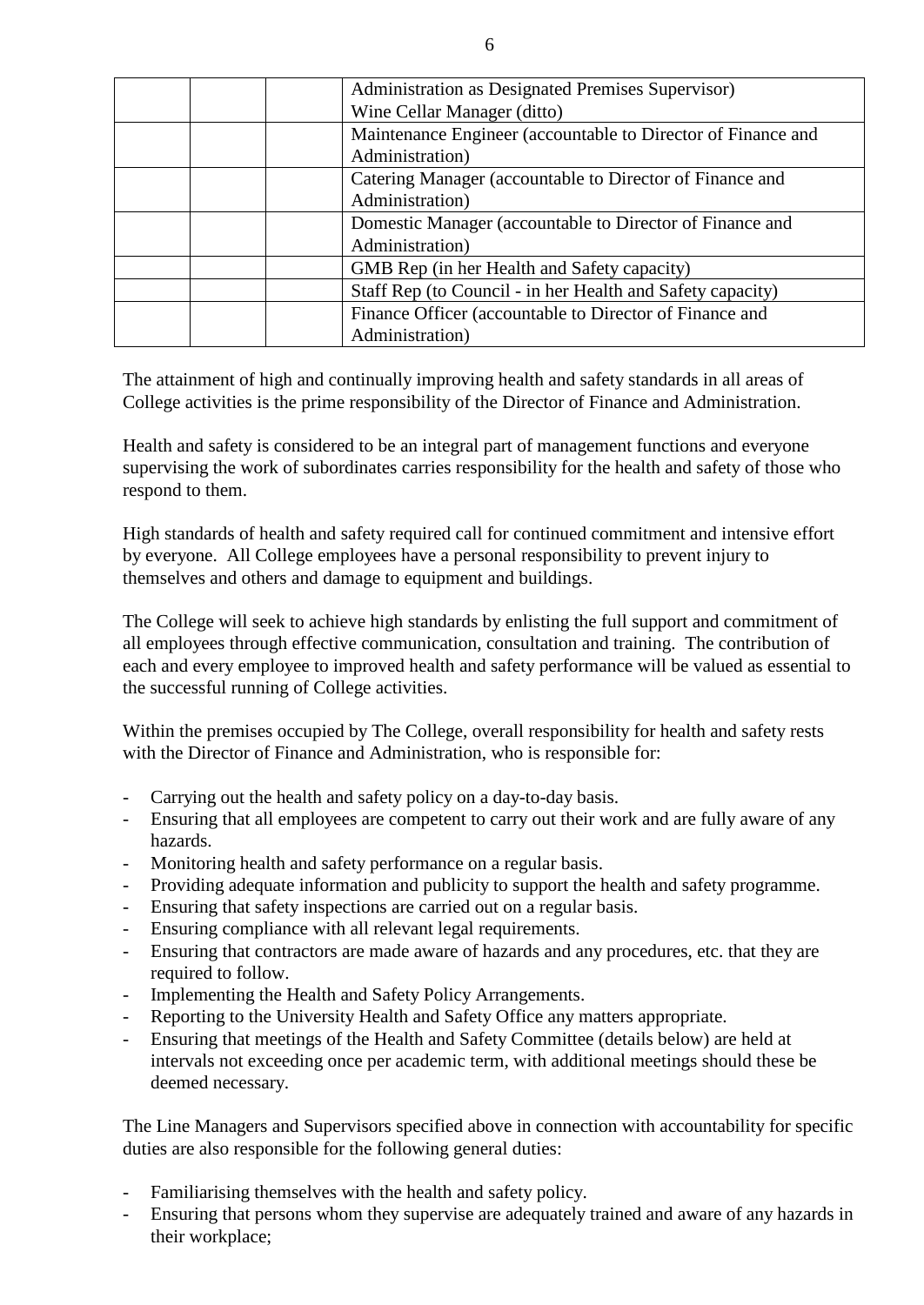- Ensuring that all employees they supervise know what to do in the event of a fire or other emergency.
- Ensuring that all employees they supervise know the whereabouts of first aid facilities.
- Investigating all accidents promptly to discover the cause and eliminate recurrence if within their competence.
- Ensuring that all safety rules are observed and that safety equipment is worn or used where appropriate.
- Ensuring that all safety devices are always fitted and properly adjusted and maintained.
- Ensuring that all defects in workplaces for which they are responsible are promptly reported and rectified.
- Maintaining good housekeeping standards.
- Considering representations about health and safety from other employees.

Individual employees and students are responsible for:

- Making themselves familiar with and conforming to health and safety procedures at all times.
- Wearing appropriate safety equipment and using appropriate safety devices as necessary.
- Conforming to all instructions given by those with responsibility for health and safety.
- Reporting all hazards, accidents, faults, defects, damage, etc. to an appropriate member of staff.
- Making suggestions to improve health and safety in the organisation to an appropriate member of staff.
- Not misusing any plant, equipment or hand tools.
- Taking a responsible attitude towards health and safety, to include having due care for themselves and others.
- Following all manufacturers and suppliers instructions when using plant and equipment.

## The **College Health and Safety Committee** consists of the:

- Director of Finance and Administration
- Maintenance Engineer
- Catering Manager
- Domestic Manager
- GMB representative
- SJCR Welfare
- MCR Welfare
- CCR Welfare (usually as nominee of CCR President)

The Health and Safety Committee's terms of reference are:

- To approve policy
- To review the organisation in place to ensure policy implementation
- To approve an annual Health and Safety plan
- Measuring performance by examining the blue slip list, results of inspections, and accident statistics
- Reviewing performance by discussing the degree to which the plan has been implemented
- The current system does not have a robust audit component. The colleges insurers, Ecclesiastical Insurance Group, audited college systems in April 2011 and the development and implemention of a formal programme of auditing the health and safety system at department level is under consideration following the audit.

The Health and Safety Committee meets termly and reports via the Audit Committee to Council.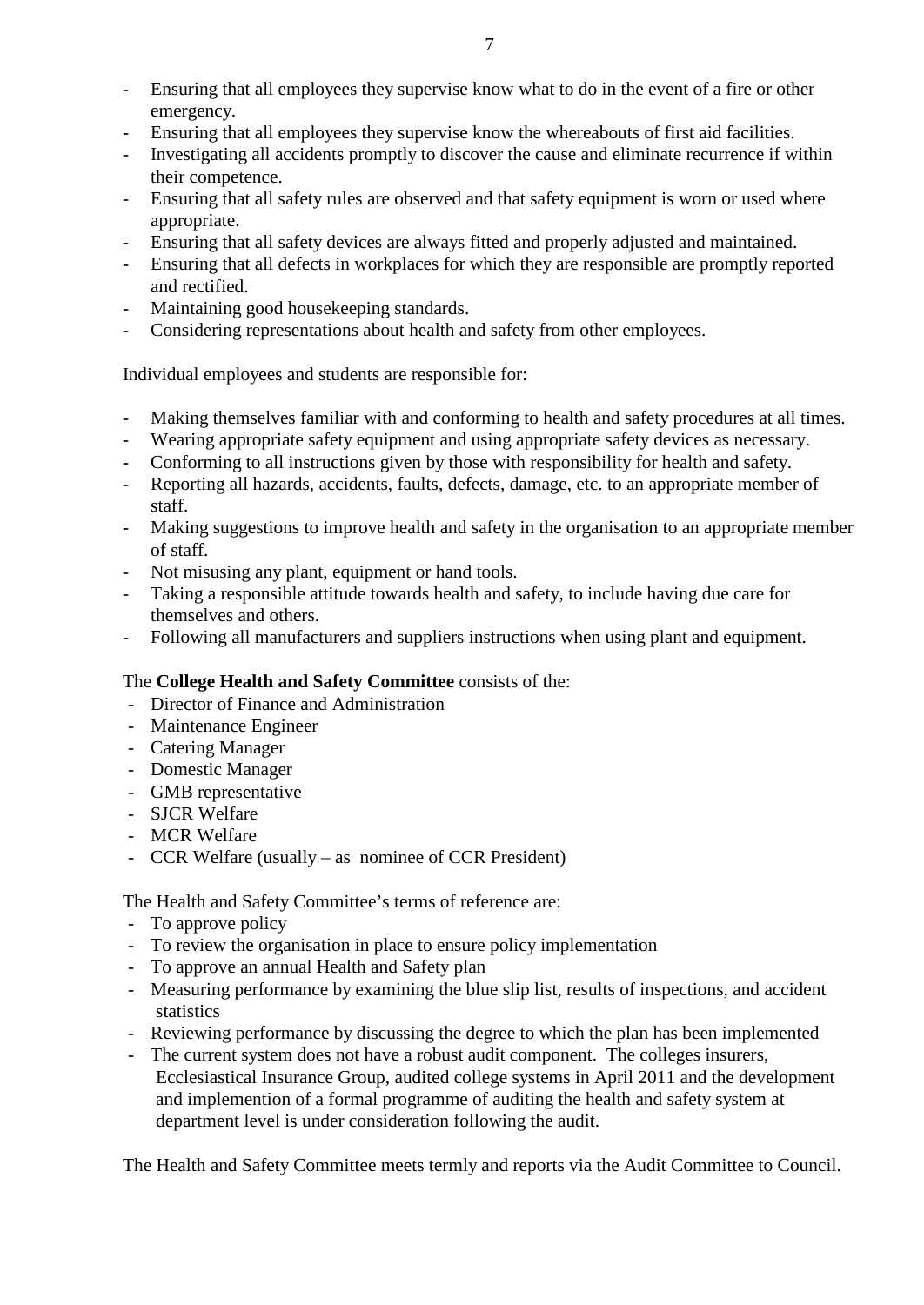# **Part C: HEALTH AND SAFETY ARRANGEMENTS**

Where the Durham University Health and Safety Manual does not fully specify procedures, the following arrangements exist to implement the policy.

## **Access and Egress**

All staff and students are responsible for ensuring safe access to and egress from College property by observing all 'out of bounds' notices and warnings of work in progress, cleaning etc. In particular all roof areas are out of bounds, as are all fire escapes unless being used in an emergency.

Cleanliness, freedom from obstacles and flammable material, freedom from damage by wear and tear and the presence of clear signs and notices will be ensured by:-

- all staff reporting faults, defects, etc. directly using the on-line 'blue slip' system or via their Line Manager/using hard copy blue slips (available in College Office for those without IT access).
- the Maintenance Engineer or his staff checking the 'blue slip' list daily, and arranging for remedial work.

# **Accident Procedures**

All accidents, injury, near miss or occupational ill-health involving a member of staff, a student or a visitor or contractor to the College must be recorded on an incident report from and brought to the attention of the Director of Finance and Administration. Report forms are kept in the college office and are accessible on the college website.

## **Policy with respect to candles**

The college implements University policy prohibiting the use of candles.

The only exception to this rule is the use of candles in religious ceremonies. Candles may be used in chapel, and in other contexts of communal worship, under the direction of the presiding minister. The presiding minister at liturgical events at which candles are used holds primary responsibility for their safe use, but may delegate the practical aspects of this responsibility to other responsible persons.

'Other responsible persons' will usually mean chapel wardens. It is the responsibility of chapel wardens as a body to, at least once each year, consider the risk assessment document concerning use of candles (or produce one if one does not exist) and to implement (directly or by referral to others) any actions on who may light candles (notifying those who are eligible) and what training and information should be provided to such persons.

## **Policy with respect to children**

College policy is NOT to take on responsibility for persons under 18 on college premises, because College in its normal business is not structured for the care of minors. College policy IS to expect parents or those *in loco parentis* to directly exercise responsibility for the children in their care.

## *What this means*

• Adult members of college may bring children into college. If the children are participating with the adults this is to be welcomed and encouraged. It is to be discouraged if they will not be with the adults who have primary responsibility (unless they are participating in a designated children's activity). Children should not be left un-supervised, and if the adults who have primary responsibility are not to be with the children, and the children are not in an official organised group, then it is the primary carer's responsibility to find someone who will take temporary care of them and supervise them at all times.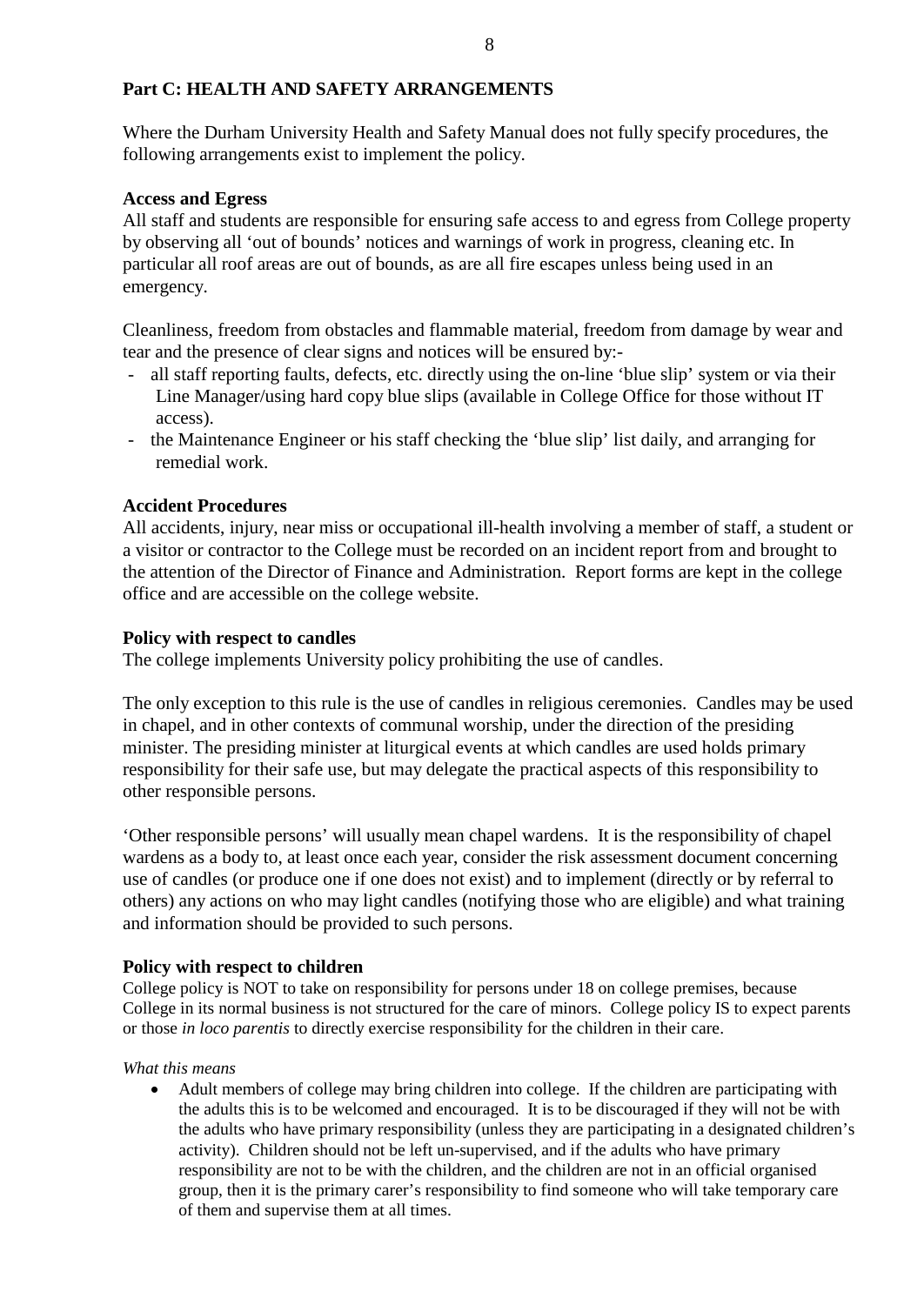- Children may accompany adult members of college anywhere in college, but if private arrangements are made for other adults to supervise them (e.g. during college communion) then the children should not go outside of the ground floor rooms that are dining rooms, Leech Hall, Bowes sitting room and the toilets at the Cranmer crossroads.
- Children who come as part of B&B or conference business remain the responsibility of adult B&B guests and group organisers: college cannot and should not be organising or running activities for them. Group organisers must be made aware that they have 24 hour responsibility.

## **Contractors**

The presence and work of contractors on College-occupied premises is the responsibility of the College Engineer. Contractors are informed of relevant safety procedures, including:

- location of the fire fighting equipment.
- location of first aid boxes;
- fire and other emergency evacuation procedure;
- accident reporting procedure.

Any special hazards are brought to their attention before they commence work. Working practices adopted by contractors are monitored by the College Engineer. Poor or dangerous practices are brought to the attention of the contractor's management. All Contractors must report to the College Engineer's Office on arrival at The College.

## **Display Screen Equipment**

Individual members of staff are responsible for completing their own workstation assessment using the method in Section D1 of the Health and Safety Manual. The Director of Finance and Administration is responsible for ensuring that this is completed, re-done after any changes and for reviewing any matters arising from the assessments. She also has responsibility for coordinating assessments on shared workstations.

## **Housekeeping**

All staff are responsible for keeping materials stored appropriately so as to keep walkways free.

## **Ice Clearance**

The College Engineer is responsible for the provision of the necessary materials. The clearance work is the responsibility of the College Engineer's staff during normal working hours and of College Reception and/or Resident Tutors out of hours.

## **Visitors**

Visitors are the responsibility of the person they are visiting (if visiting briefly), of the person responsible for their visit (if their visit is more extended, e.g. visiting fellows or temporary staff), or of the Conference Managers (if they are Conference and Hospitality guests). Visitors who are not continually accompanied by members of the college are informed of relevant safety procedures, including:

- location of the fire fighting equipment.
- location of first aid boxes;
- fire and other emergency evacuation procedure;
- accident reporting procedure.

## **Disciplinary Procedure**

Understanding and complying with all the health and safety procedures is of the utmost importance. Failure to comply with these procedures or tampering with any of the health and safety equipment may lead to implementation of the disciplinary procedure by the line manager of the person concerned.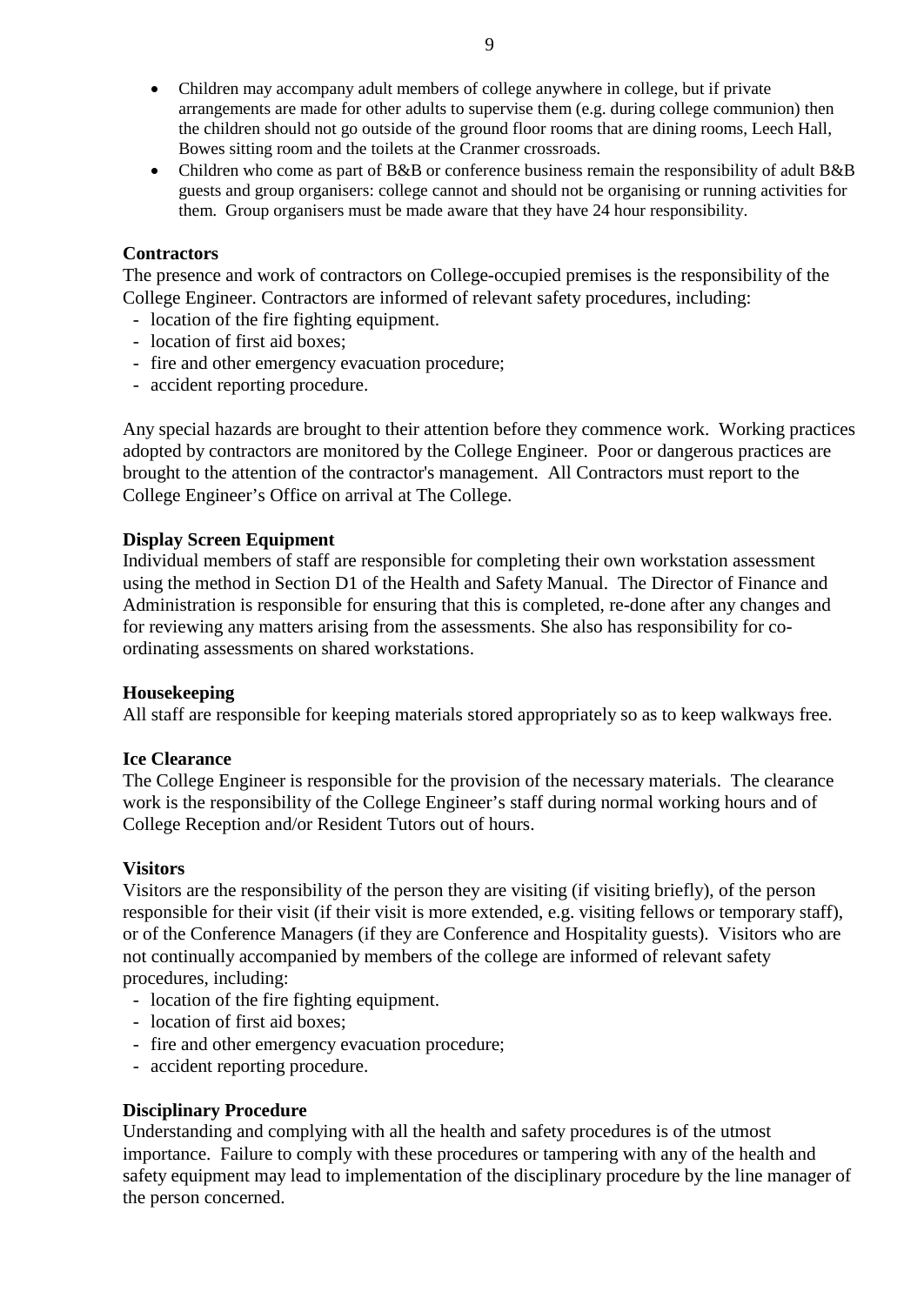Any person who intentionally or recklessly misuses, removes, interferes with or damages safety equipment (e.g. a fire extinguisher, first-aid box, fire escape, fire alarm or fire door) is liable to prosecution under the Health and Safety at Work Act 1974.

## **Electricity and Electrical Installations**

Use of privately-owned equipment - by students

The following rules apply concerning use of The College electrical supply:

- 1. No additional lights or appliances may be connected to the sockets of light fittings and table lights.
- 2. Every appliance must be fitted with a correctly fused and wired plug. Under no circumstances must bare wires be inserted into sockets or two or more appliances connected to the same plug.
- 3. Each appliance should be connected by a single plug to a single socket. More than one appliance can be connected to a socket only by the use of a fused extension board. Blocktype adaptors are unacceptable and must not be used.
- 4. Should extension leads be used, they must not be permitted to extend beyond the rooms where they are connected.
- 5. The following electrical appliances are forbidden within study-bedrooms, without the prior consent of the Director of Finance and Administration :
	- electric fires or other type of heater.
	- boiling rings, toasters, microwave ovens or other type of cooking appliance

## Use of privately-owned equipment - by students, staff or contractors

Owners and users of all privately owned equipment are responsible for the personal safety of themselves and others. Failure to take reasonable care may render the owner/user liable to legal action under the Health and Safety at Work Act 1974.

## **Fire and Emergency Procedure**

## Fire

Full details of the procedures to be followed are contained in the College Fire Regulations (and can be found at https://www.dur.ac.uk/st-johns.college/johns/publications/policies/). All new members of staff are instructed on the fire procedure as part of induction training by the Director of Finance and Administration.

A notice on how to call the Fire Brigade is situated in the College Office.

## All Emergencies

At all times that the College is open, there is on-call a Designated Person to take action in an emergency and, at nights and weekends a Senior Officer to be called should the emergency turn out to be serious. Examples of serious emergencies are

- death
- major fire
- major accident
- potentially life-threatening illness
- bomb threat

Details of the arrangements made for emergency cover are sent to University Security periodically and a copy is kept in the College Office

## **Lifts and Hoists**

The College Engineer is responsible for ensuring that the safety requirements of the work activities on all lifts and hoists within College occupied premises are clearly defined and that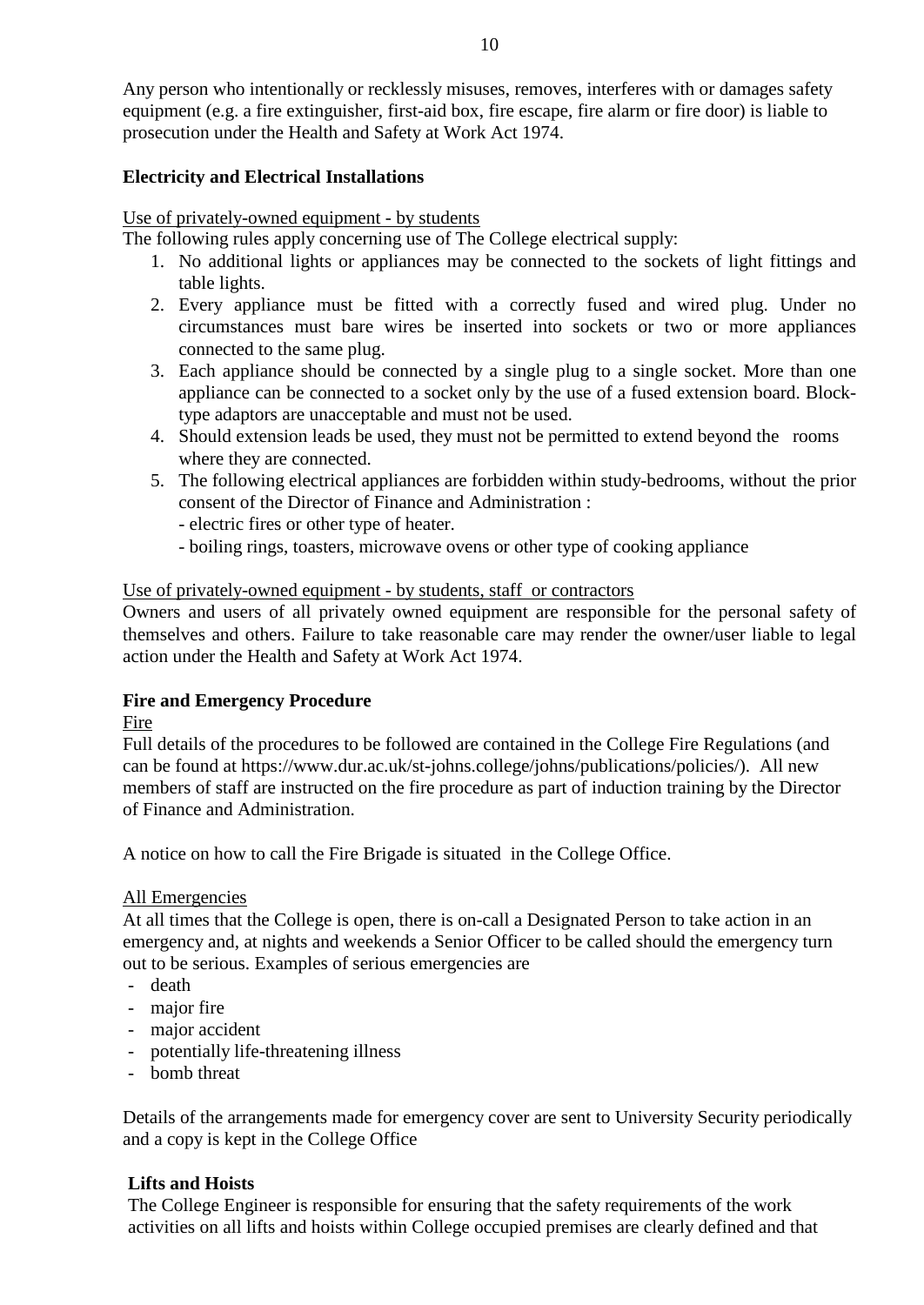these requirements are set down in the instructions contained in the health and safety file, which is available to all employees.

Information, instructions, signage, etc. will be displayed and given out to staff, regularly reviewed and updated. All such information must be followed.

#### **Occupational Health Matters**

The College makes use of the in-house Occupational Health Service operated through the University. Anyone who is concerned that some aspect of their work may have an adverse effect upon their health may consult the University Occupational Health Adviser, in confidence (extension 42667).

#### **Safety Inspections**

Pro-active management of health and safety requires the identification of hazards and potential accidents before they can cause injury to people and damage to equipment, buildings and the environment.

Inspections provide an opportunity to discover poor housekeeping, conditions of floors, passages and stairs, inadequate waste disposal, damaged tools and equipment, poor lighting, inadequate fire prevention and protection, failure to use the appropriate protective equipment, dangerous machinery, poor food hygiene, etc.

On an annual basis, a safety inspection is carried out to check all areas of health and safety. The safety inspection is carried out by the Director of Finance and Administration and reported to the Safety Committee.

#### **Security**

The College has a responsibility to ensure a safe working environment for all staff and students. It is the duty of all such staff and students to observe all security notices particularly the need to keep locked all doors that allow access from the outside into College premises. If it is necessary to hold such doors open for any time, e.g. transfer of luggage or deliveries, it is the responsibility of the person involved to lock the door when the work is completed.

All staff and students are responsible for the conduct of all guests/visitors they have invited on to College property. It is forbidden to allow room keys to be given to a 3rd party who is not authorised to hold such a key.

Any incidence of unauthorised entry into College premises, or situations where an individual is put on enquiry should be reported to the College Office without delay.

## **Training**

The Director of Finance and Administration is responsible for ensuring that all members of college are adequately trained in the principles, the appropriate operations and emergency procedures necessary for their health and safety.

The competence of staff is monitored to ensure that the job knowledge and skills of employees are adequate. Update or refresher training is provided as appropriate where new responsibilities are undertaken or where there is a change in equipment or work procedures.

When planning new activities or changes to working methods full consideration is given to any safety training requirements.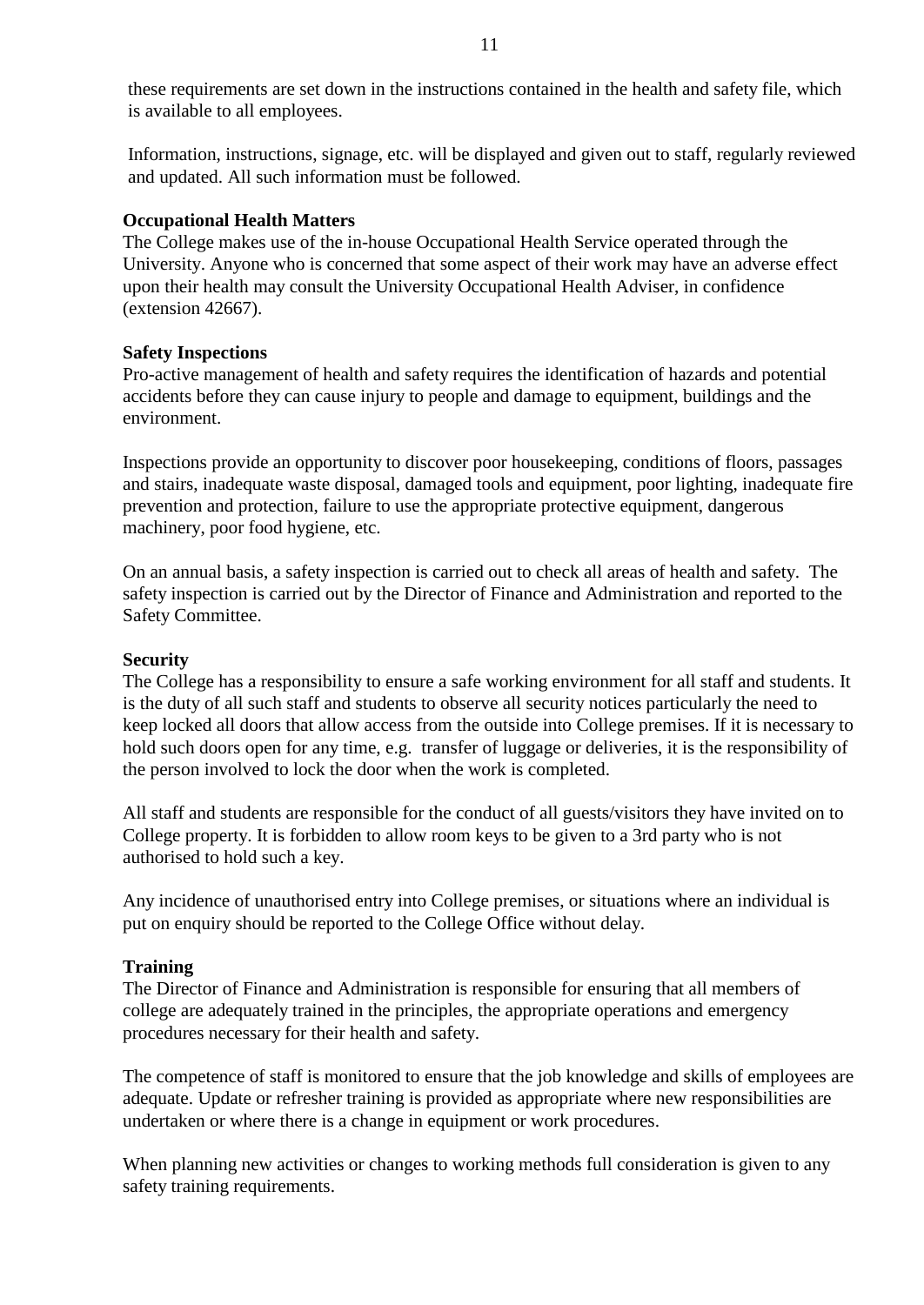New employees receive induction training on health and safety including arrangements for first aid, emergency procedures, fire and evacuation.

## **Vehicle Use**

This section applies only to those vehicles owned or hired by The College, used by College staff while undertaking College activities.

The College Engineer is responsible for ensuring that vehicles are properly serviced, maintained and provided with appropriate insurance.

Vehicles must be driven only by authorised employees who are in possession of a valid Department of Transport driving licence.

Drivers must at all times comply with the Highway Code.

Staff provided with mobile telephones must not use them while driving on University business. The use of 'hands-free' equipment will also not be acceptable. Calls may only be made or received after parking the vehicle in a safe place.

Drivers should be reasonably satisfied as to the roadworthiness of any vehicle before using it, carrying out the following checks before each period of use :

- tyres (including spare).
- lights (including indicators).
- horn.
- windscreen washers and wipers.
- brakes.

A first-aid kit must always be carried on vehicles.

All drivers and passengers must wear seat belts when vehicles are in motion.

Where members of staff are authorised to use private vehicles on College business, each member of staff must ensure that as a minimum suitable 3rd party insurance cover is provided to cover the use of the vehicle whilst on the business of the College. Such use may include the carrying of other staff or students, transporting items, travel to a destination as part of one's duties. Any doubts or questions over the validity of such insurance must be directed to the Director of Finance and Administration.

#### **Violence**

It is the responsibility of the Director of Finance and Administration to ensure that a safe system of work exists within premises occupied by The College, to prevent personal injury and property damage arising from acts of violence against members of staff. The system for reporting and recording accidents, incidents and ill health includes any violent incident, whether or not it leads to injury or damage.

If at any time a member of staff has a concern about the potential of violence then this should be reported to the Line Manager and the Director of Finance and Administration as soon as possible. A plan will be prepared by for preventing violent incidents and for dealing with them when they occur. This will include the following points:

- Identifying those members of staff potentially at risk
- Identifying situations in which violence could arise.
- Identifying measures for reducing the risk of violence at work.